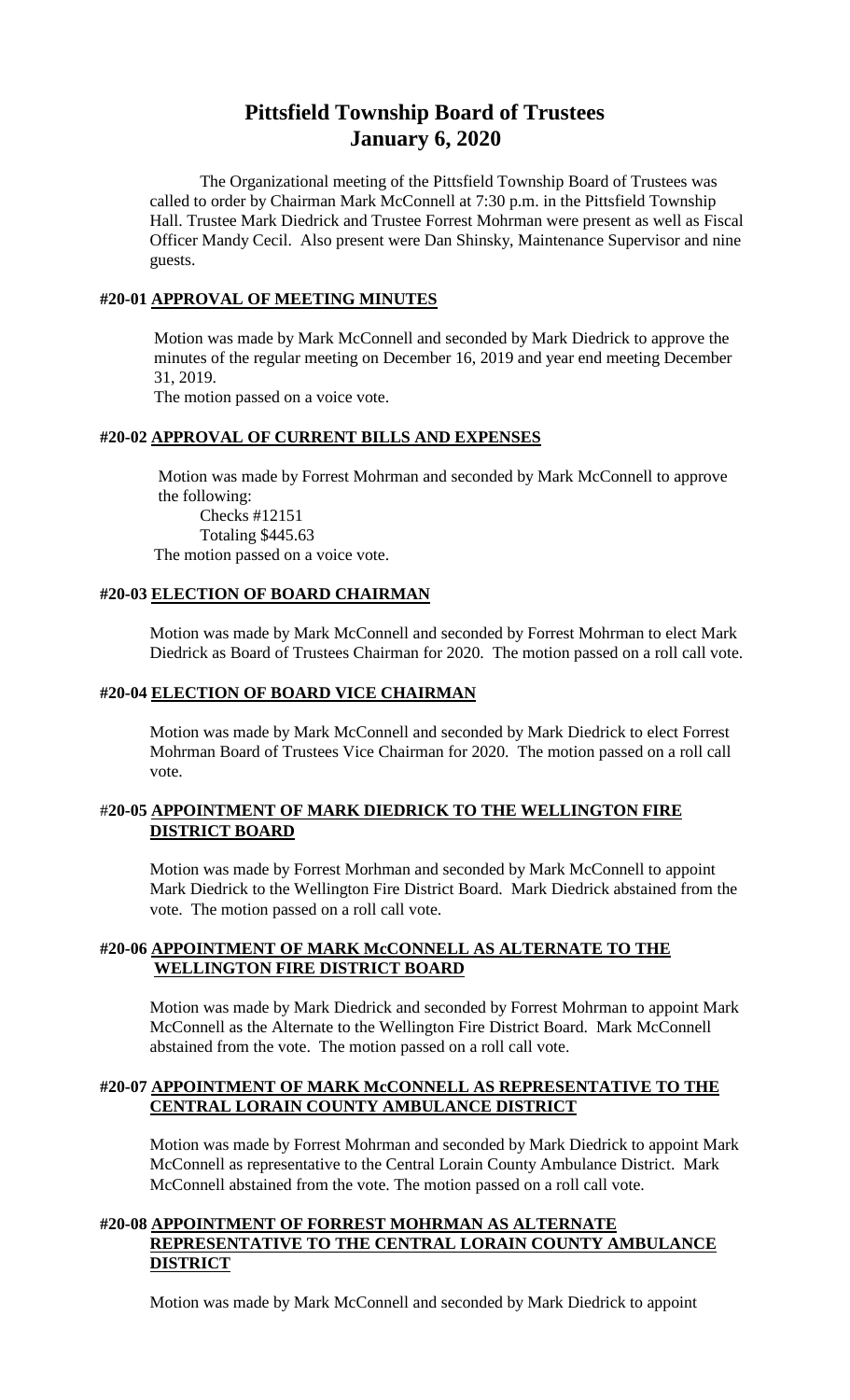Forrest Mohrman as alternate representative to the Central Lorain County Ambulance District. Forrest Mohrman abstained from the vote. The motion passed on a roll call vote.

#### **#20-09 APPOINTMENT OF FORREST MOHRMAN AS REPRESENTATIVE TO THE LORAIN COUNTY COMMUNITY ALLIANCE**

Motion was made by Mark McConnell and seconded by Mark Diedrick to appoint Forrest Mohrman as representative to the Lorain County Community Alliance. Forrest Mohrman abstained from the vote. The motion passed on a roll call vote.

## **#20-10 APPOINTMENT OF FORREST MOHRMAN AS REPRESENTATIVE TO THE LORAIN COUNTY GENERAL HEALTH DISTRICT ADVISORY COMMITTEE**

Motion was made by Mark McConnell and seconded by Mark Diedrick to appoint Forrest Mohrman as representative to the Lorain County General Health District Advisory Committee. Forrest Mohrman abstained from the vote. The motion passed on a roll call vote.

# **#20-11 APPOINTMENT OF FORREST MOHRMAN AS REPRESENTATIVE TO THE LORAIN COUNTY TRASH CONSORTIUM**

Motion was made by Mark McConnell and seconded by Mark Diedrick to appoint Forrest Mohrman as representative to the Lorain County Trash Consortium. Forrest Mohrman abstained from the vote. The motion passed on a roll call vote.

## **#20-12 APPOINTMENT OF FISCAL OFFICER AS THE RECORDS RETENTION DESIGNEE FOR THE TOWNSHIP**

Motion was made by Mark McConnell and seconded by Forrest Mohrman to appoint the Fiscal Officer as the records retention designee for the township. The motion passed on a roll call vote.

# **#20-13 APPROVAL TO SET SALARIES AND WAGES FOR 2020 ACCORDING TO THE BUDGET BASED SALARY STRUCTURE AS DEFINED BY THE STATE OF OHIO**

Motion was made by Forrest Mohrman and seconded by Mark McConnell to set salaries and wages for 2020 according to the budget based salary structure as defined by the state of Ohio. The motion passed on a roll call vote.

# **#20-14 APPROVAL OF RESOLUTION TO SET THE OPEN MEETING POLICY. REGULAR MEETINGS WILL BE HELD THE THIRD MONDAY OF EACH MONTH AT 6:30 P.M. AS STATED IN THE PITTSFIELD TOWNSHIP POLICY MANUAL.**

Motion was made by Forrest Mohrman and seconded by Mark McConnell to approve the Open Meeting Policy. Regular Meetings will be held the third Monday of each month at 6:30 p.m. as stated in the Pittsfield Township Policy Manual. The motion passed on a voice vote.

### **#20-15 APPROVAL OF THE PUBLIC RECORDS POLICY FOR THE TOWNSHIP**

Motion was made by Mark McConnell and seconded by Forrest Mohrman to approve the Public Records Policy for Pittsfield Township as stated in the Pittsfield Township Policy Manual. The motion passed on a voice vote.

### **#20-16 APPROVAL OF THE RECORDS RETENTION SCHEDULE**

Motion was made by Forrest Mohrman and seconded by Mark McConnell to approve the Records Retention Schedule as stated in the Pittsfield Township Policy Manual. The motion passed on a voice vote.